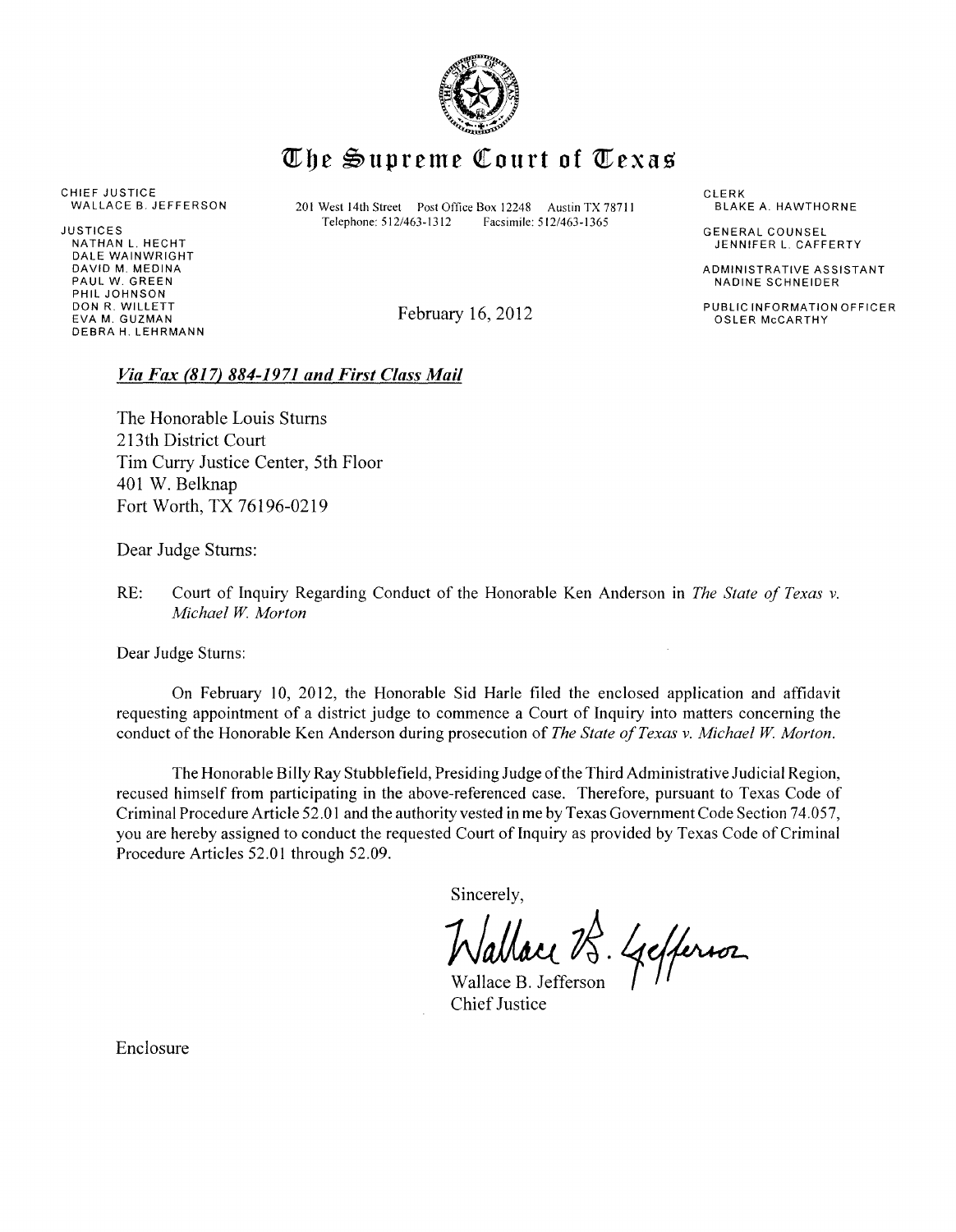$\bar{\gamma}$ 

 $\bar{\lambda}$ 

cc: Hon. Billy Ray Stubblefield, Presiding Judge, Third Administrative Judicial Region Hon. Jeff Walker, Presiding Judge, Eighth Administrative Judicial Region Hon. Sid Harle, 226th District Court, Bexar County Hon. Lisa David, District Clerk, Williamson County Hon. Thomas A. Wilder, District Clerk, Tarrant County Comptroller's Claims Division/Judiciary Section Mr. Eric Nichols Mr. Barry Scheck Mr. John Wesley Raley Mr. Gerry Goldstein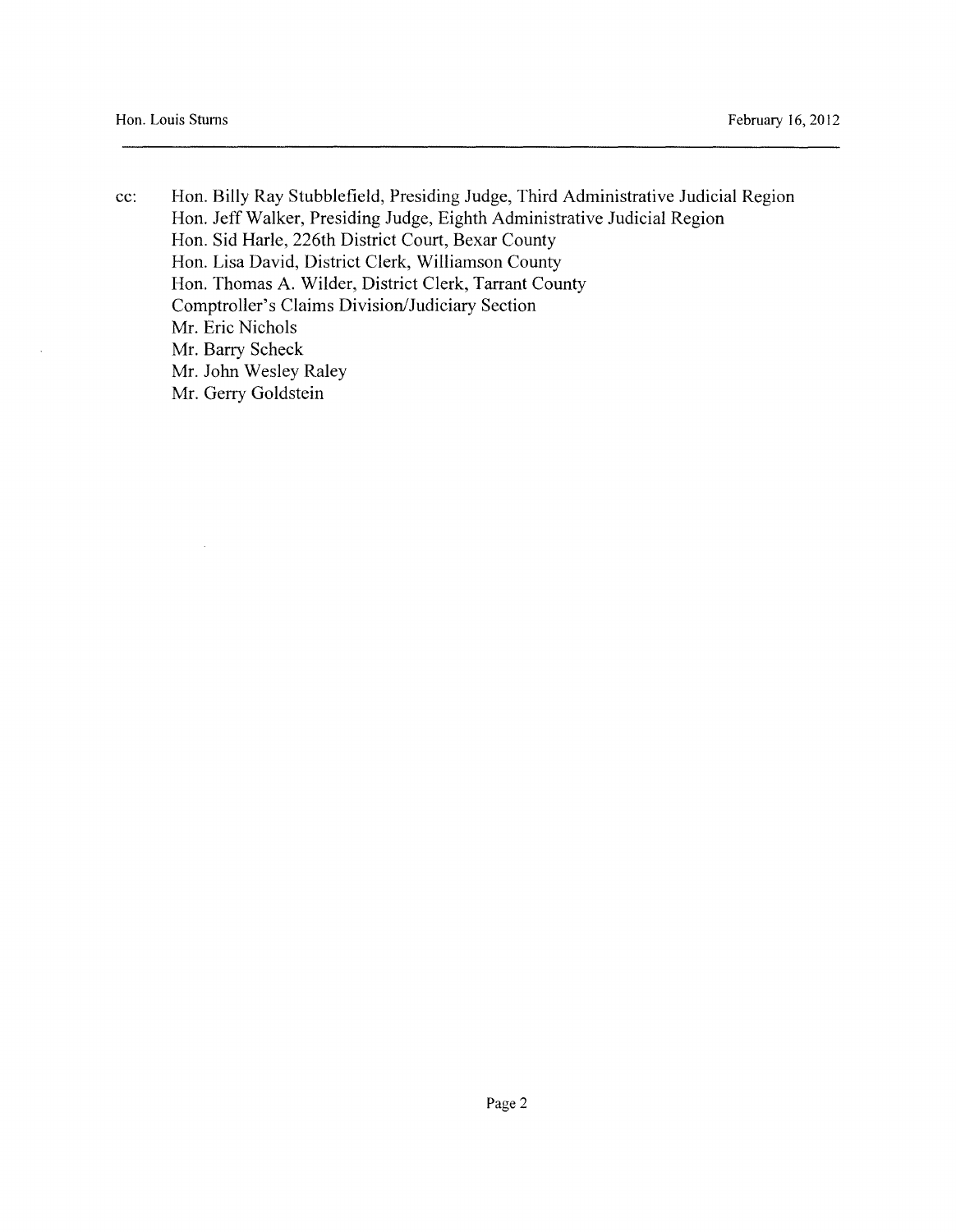Case No.

ときききき

IN THE MATTER OF HONORABLE KEN ANDERSON IN THE 26<sup>th</sup> JUDICIAL DISTRICT COURT OF WILLIAMSON COUNTY. TEXAS

## **APPLICATION AND AFFIDAVIT OF HON. SID HARLE**

In the Matter Conccming a Special Court of Inquiry as Provided by Articles 52.01 to 52.09. C.C.P. into Matters Concerning the Conduct of Ken Anderson During the case of *Stale* 1'. *Michael Morton* for the Murder of Christine Morton in Williamson County, Texas.

Honorable Sid Harle. District Court, 226th Judicial District Court. hereby makes application to the Honorable Wallace B. Jefferson, Chief Justice. Texas Supreme Court, pursuant to Texas Rule of Judicial Administration 8d, and prays that his honor appoint a district court to hold and conduct a Court of Inquiry to determine whether the offenses of Contempt of Court (Texas Government Code  $\S$  21.002(a)). Tampering With or Fabricating Physical Evidence (Texas Penal Code  $\S 37.09$ ) and Tampering With Government Records (Texas Penal Code  $\S$ ) 37.10) have been committed.

Probable cause establishing my belief that an offense has been committed against this State is. to wit: the proposed factual findings submitted by Defendant. by and through his counsel, in the Report to the Court dated December 19, 2011. set forth at pages 11-87 of the Report. The Court finds those proposed factual findings to he well-supported by the record in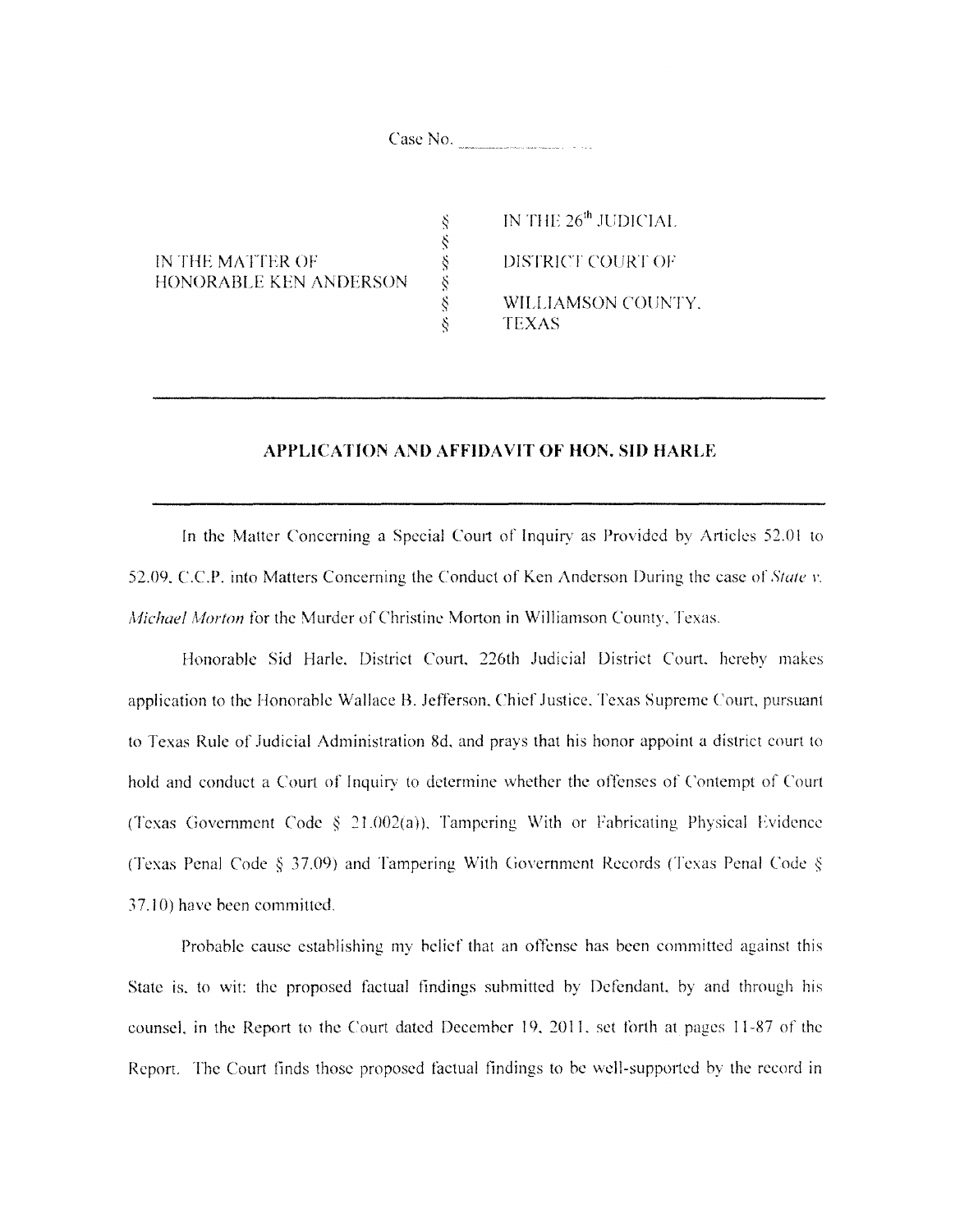this case, and they are adopted as if fully set forth herein. As set forth in those findings in detail, there is probable cause to believe that then-District Attorney Ken Anderson failed to submit for *in camera* review the complete set of reports and notes of Sgt. Don Wood ("the Complete Wood Report"). including several documents containing information highly favorable to the accused. during the 1986-87 prosecution of Michael Morton for the murder of his wife. Christine Morton. in Williamson County. Texas. despite being ordered to do so by the court. Mr. Anderson also failed to correct the misimpression left by the record that he had complied with the court's order in further proceedings in the trial court. on appeal. and during post-conviction proceedings that continued in Mr. Morton's case until 20 II. In addition to the order by the trial court requiring *in camera* production of the Complete \Vood Report, Mr. Anderson failed to honor his independent legal obligation to disclose reports of Sgt. Wood containing evidence favorable to the accused. and. despite substantial evidence that Mr. Anderson personally knew the information in these reports. falsely represented to the defense and the district court on the eve of trial that the State had no favorable evidence to disclose.

The evidence establishing probable cause that Mr. Anderson's failed to comply with the court's order and failed to make timely disclosure of favorable evidence to the defense raises a matter of serious public concern. The record contains evidence that a public official may have committed serious misconduct, and that this misconduct may have contributed to the wrongful conviction and lengthy incarceration of citizen of the State of Texas, Michael Morton. now known to be factually innocent.

Honorable Sid Harle District Judge. 226th Judicial District Court